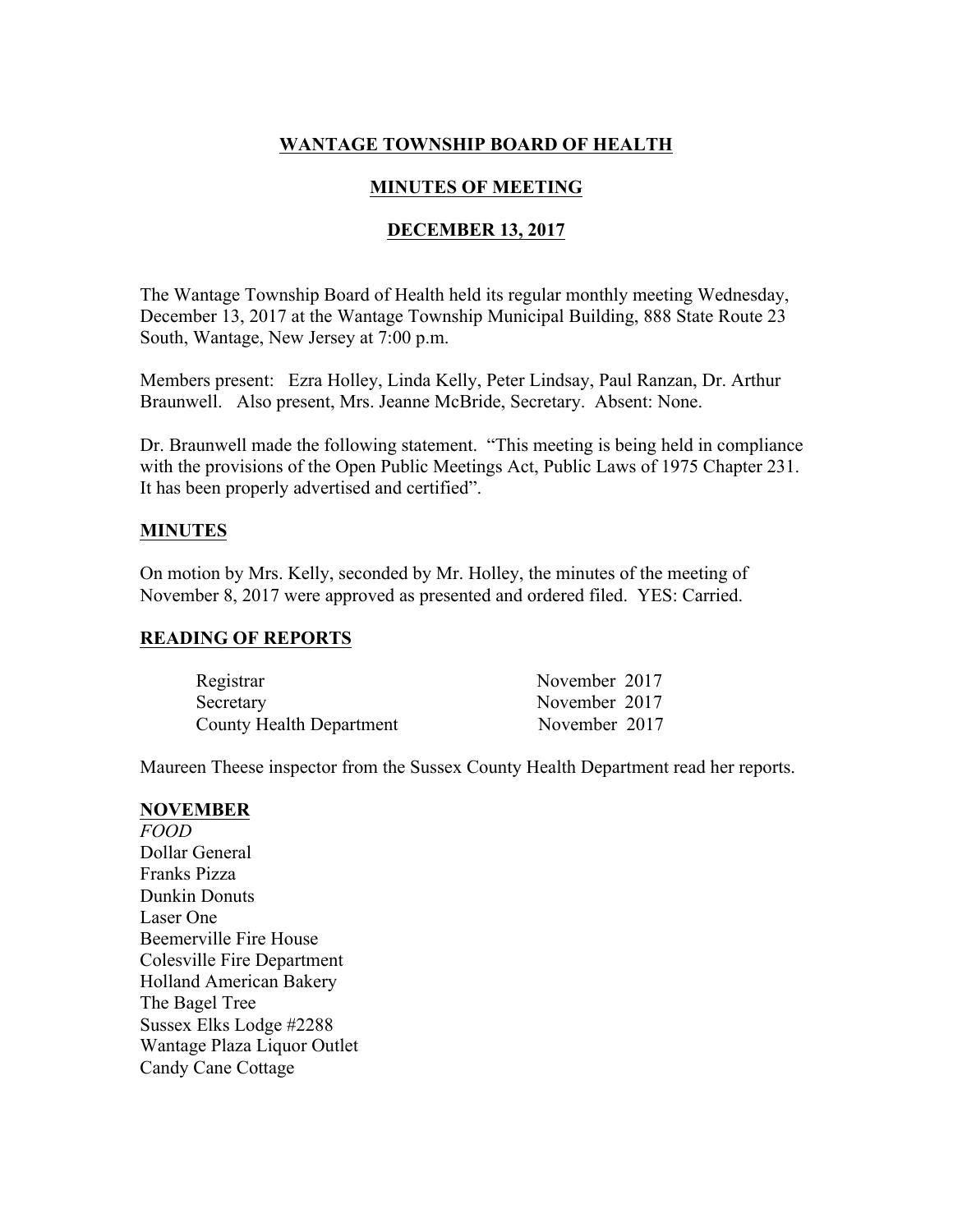*SEPTIC* 43 Lewisburg 5 Clydesdale Ridge 457 Route 284 9 Courtland Drive 69 Arrowhead Drive 6 Armstrong Road 186 Route 628 338 Route 284 4 Marc Drive 982 Route 23 31 New York Ave 227 Route 519 41 Card Road 20 Locust Road 57 Lowe Road 112 Haggerty Road 227 Route 519 2 Hillside Dr. 447 Route 284 Alice Way 26 Red Oak Road

*WELL REVIEWS* 65 Lewisburg Road 17 Mount Salem

*SAFE WATER* 31 Ryan Road Church of the Good Shepherd Wantage Professional Building 73 Lusscroft Road Wantage Dairy Queen

*SOLID WASTE* 216 Route 565 RER Recycling Center Wantage Excavating

*COMPLIANT INVESTIGATION* 285 Route 23 94 Brown Road